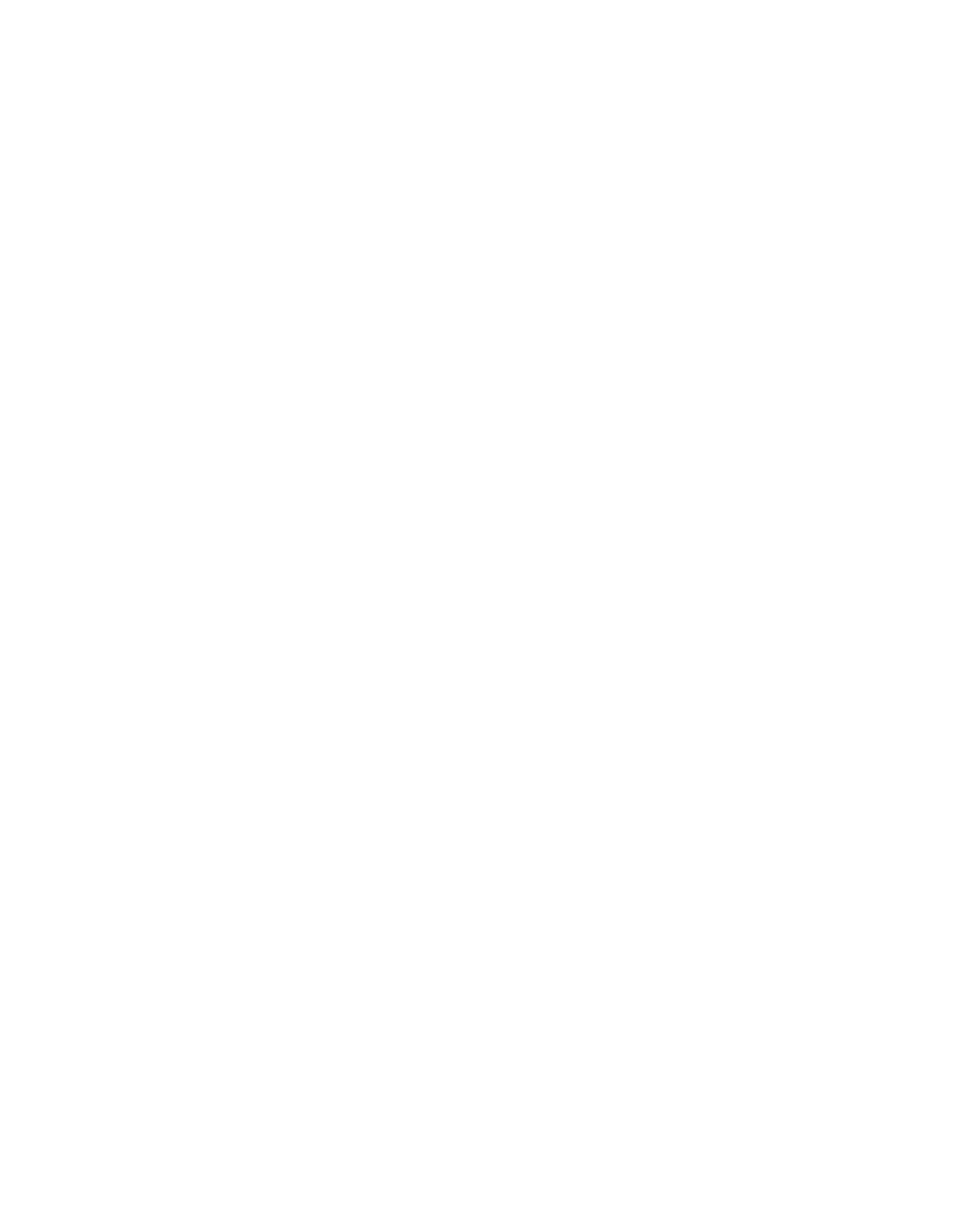**Headquarters Oregon National Guard Oregon Military Department Construction Personnel According Technician Personnel in the Construction Personnel in the Construction Personnel in the Construction Personnel in the Construction Personnel in the Construction Salem, OR 8 CONSIDERING CONSIDERING CONSIDERING CONSIDERING CONSIDERING CONSIDERING CONSIDERING CONSIDERING CONSIDERING CONSIDERING CONSIDERING CONSIDERING CONSIDERING CONSIDERING CONSIDERING CONSIDERING CONSIDERING CON 1 November 2007** 

# **Human Resources**

**Use of Recruitment, Relocation, and Retention Incentives for Federal Technicians** 

By Order of the Governor:



**History.** This publication replaces ORARNGR 690-7 and ORANGR 36-2602, Use of Recruitment and Retention Pay and Benefit Options for Federal Technicians. Incentive options for Federal civilian workers were changed in law as of 1 May 2005 and are described 5 CFR Part 575, Recruitment, Relocation and Retention Incentives; Supervisory Differentials; and Extended Assignment Incentives.

**References.**  5CFR, part 575

**Summary.** This regulation contains options approved for use by the Adjutant General to recruit and retain Oregon National Guard Technicians in critical positions. It contains procedures for using incentives to attract and retain Federal Technicians in both General Schedule and Federal Wage Schedule Title 32 positions in the Oregon National Guard. It contains the most common options and describes other, less common tools available to attract and retain quality technicians.

**Applicability.** This regulation applies to all Oregon National Guard Federal Technicians. It does not apply to the Title 5 employment program.

#### **Proponent and exception**

**authority.** The proponent for this regulation is the J1, Director of Manpower and Personnel.

The J1 has the authority to approve exceptions to this regulation that are consistent with controlling law and regulation. The J1 may delegate this approval authority in writing, to a branch chief or specialist in the proponent directorate.

#### **Suggested Improvements.**

Users are invited to send comments and suggested improvements to: Oregon Military Department, ATTN: J1/HR, PO Box 14350, 1776 Militia Way, Salem, OR 97309- 5047.

**Distribution.** This publication is available through links on several ORNG web sites or in print media, through the Human Resources Office at 503 584 397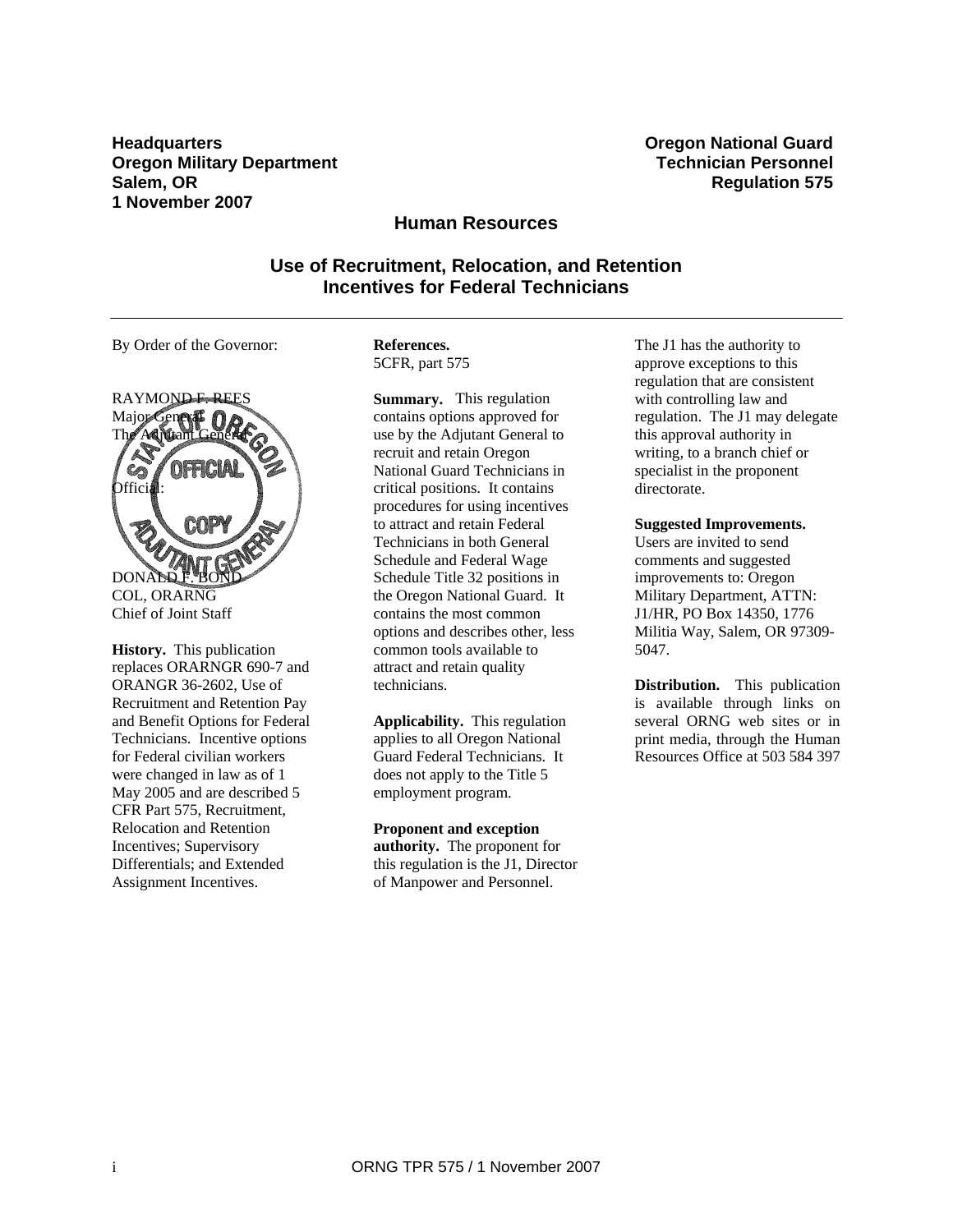#### **Contents**

# **Section 1 - General**

Introduction 1-1, *page* 1 Purpose 1-2, *page* 1 References 1-3, *page* 1 Explanation of Terms 1-4, *page* 1 Options Not Fully Addressed in this Regulation 1-5, *page* 2 Responsibilities 1-6, *page* 2

#### **Section 2 – Recruitment Incentives**

Covered Positions 2-1, *page* 3 Excluded Positions 2-2, *page* 3 Newly Appointed 2-3, *page* 3 Approval Criteria 2-4, *page* 3 Payment 2-5, *page* 3 Rate of Basic Pay 2-6, *page* 4 Service Agreement 2-7, *page* 4 Service Period 2-8, *page* 4 Justification and Proposal Routing 2-9, *page* 4 Certification 2-10, *page* 5 Service Agreement 2-11, *page* 5

#### **Section 3 – Superior Qualification Appointments (GS only)**

Covered Positions 3-1, *page* 5 Newly-Appointed Employees 3-2, *page* 5 Required Documentation 3-3, *page* 5 Justification and Proposal Routing 3-4, *page* 6

#### **Section 4 – Relocation Incentive**

Covered Positions 4-1, *page* 6 Excluded Positions 4-2, *page* 6 Relocation to Different Geographic Area 4-3, *page* 6 Approval Criteria 4-4, *page* 7 Groups of Employees 4-5, *page* 7 Payment 4-6, *page* 7 Rate of Basic Pay 4-7, *page* 7 Service Agreement 4-8, *page* 7 Service Period 4-9, *page* 8 Termination of a Service Agreement 4-10, *page* 8 Justification and Proposal Routing 4-11, *page* 8 Certification 4-12, *page* 9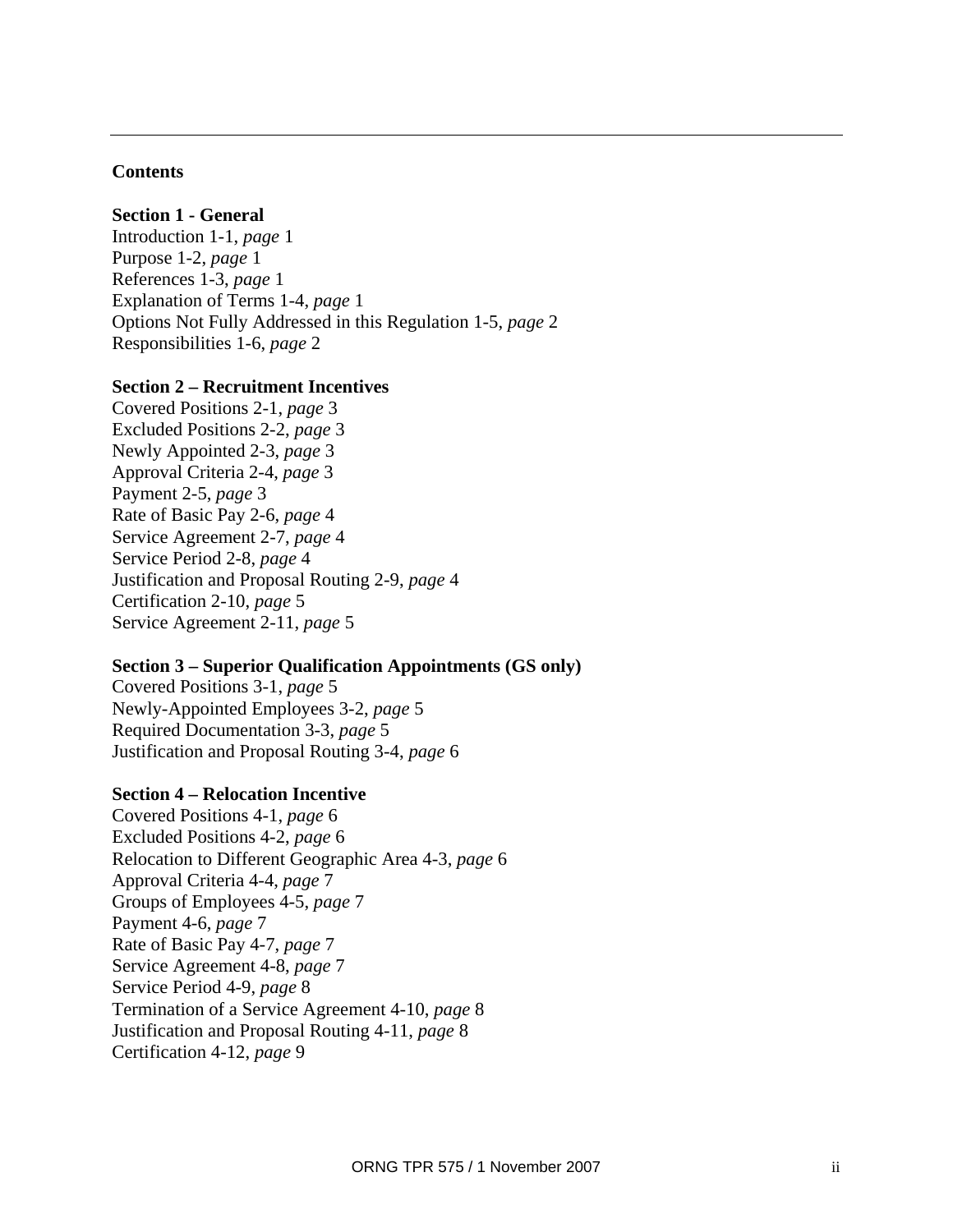#### **Section 5 – Retention Incentive**

Covered Positions 5-1, *page* 9 Excluded Positions 5-2, *page* 9 Approval Criteria 5-3, *page* 9 Payment 5-4, *page* 9 Groups of Employee 5-5, *page* 10 Rate of Basic Pay 5-6, *page* 10 Service Agreement 5-7, *page* 10 Continuation, Reduction, or Termination of a Retention Incentive 5-8, *page* 10 When No Service Agreement is Required 5-9, *page* 10 Justification – General 5-11, page 1 Group Retention Incentive Justification and Proposal Routing 5-12, page 11 Individual Retention Incentive Justification and Proposal Routing 5-13, page 11 Certification 5-14, page 12

## **Section 6 – Additional Recruiting and Retention Options with TAG Approval**

General 6-1, *page* 13 Travel and Transportation Expenses 6-2, *page* 13 Special Qualification Appointment 6-3, *page* 13 Advance Payments 6-4, *page* 13 Highest Previous Rate 6-5, *page* 13 Qualify Step Increase 6-6, *page* 13 Incentive Awards 6-7, *page* 14 Shared Training Costs 6-8, *page* 14 Development Training 6-9, *page* 14

# **Section 7 – Additional Recruiting and Retention Options with DOD or OPM Approval**

General 7-1, *page* 14 Group Retention Incentive Above 10% of Basic Pay 7-2, *page* 14 Increased Minimum Hiring Rates 7-3, *page* 15 Unrestricted Wage Rates 7-4, *page* 15 Special Wage Rates 7-5, *page* 15 Special Salary Rates 7-6, *page* 15 Critical Position Pay Authority 7-7, *page* 15 Awards Over \$10,000 7-8, *page* 16

## **Section 8 – Documentation and Reporting**

Record Keeping 8-1, *page* 16 Reporting 8-2, *page* 16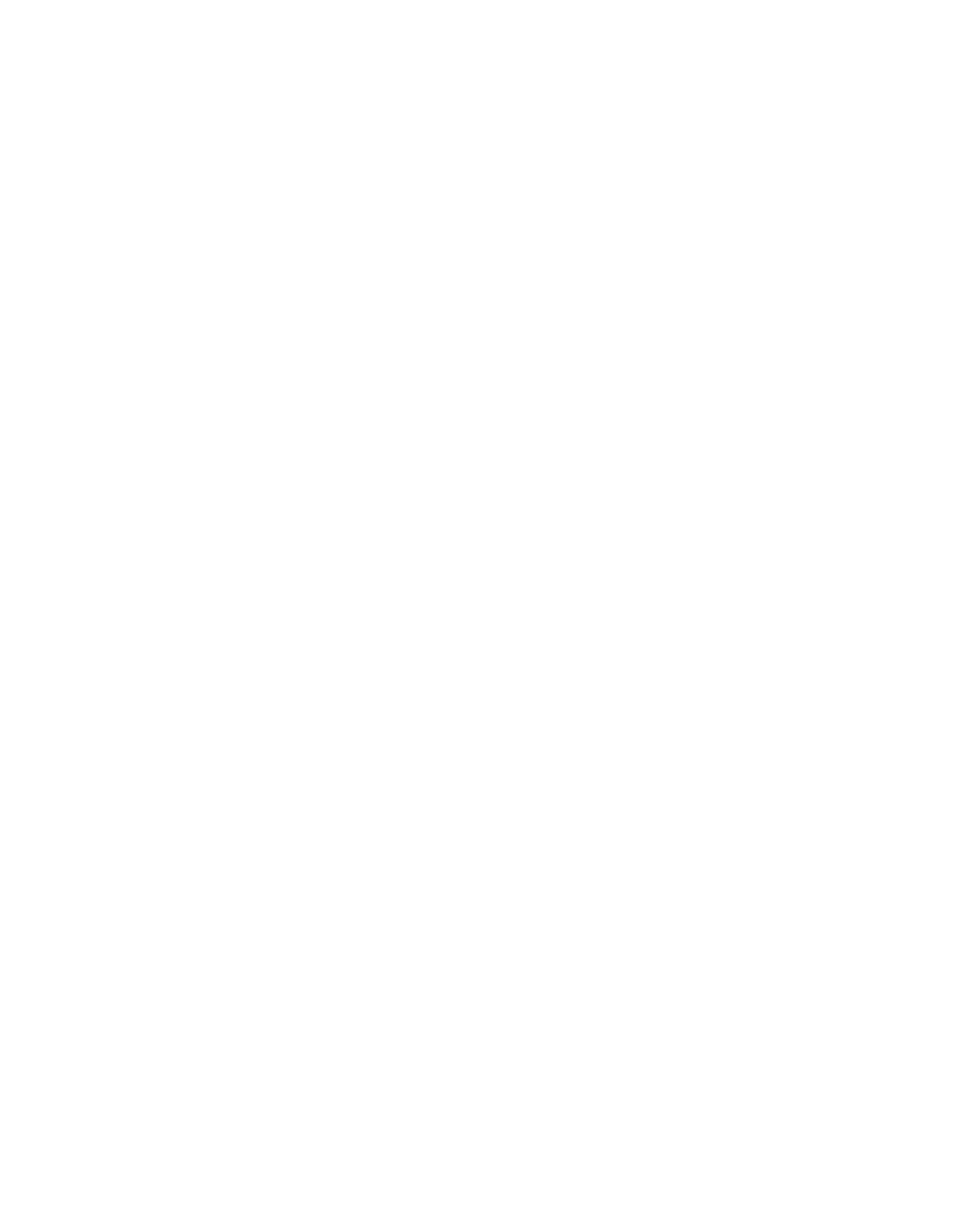# **Section 1 General**

# **1-1. Introduction**

*a.* The Adjutant General has been delegated the authority by the Office of Personnel Management to use recruitment Incentivees, retention incentives, superior qualification appointments and other recruiting and retention options in the Title 32, Federal Technician program. The authority does not extend to the Title 5 employment program. TAG has further delegated to the Director of Human Resources the authority to approve the use of these options whenever they are fully justified, affordable, and necessary to assure that Oregon National Guard technicians have the requisite competence to perform demanding functions in a highly competitive employment market. Documentation of this delegated authority is on file in the Human Resources Office.

*b.* The Director of Human Resources may further delegate this authority to selected Director of Human Resources staff personnel, but not outside the directorate. Supervisors will assist the Director of Human Resources in determining the need and the appropriate type or dollar amount of a recruitment/retention option presented in this regulation. However, individual supervisors are not authorized to offer or commit the agency to implementing any recruitment or retention option.

*c.* Supervisor justification for use of Technician recruiting and retention options must be based on quality research using several sources of information. Salary and optional benefit determinations present several opportunities for misunderstanding and false expectation, especially if partially completed research or initial justification information is released prematurely. The agency encourages full and open communication between supervisors, subordinates and/or prospective technicians. However, whenever supervisors discuss salary or special incentives with an technician or prospective technician, they must inform the technician that the supervisor's recommendation may be reduced or denied all together.

# **1-2. Purpose**

The purpose of this regulation is to describe the various options available to recruit and retain quality Federal Technicians. It provides specific guidelines and procedures for requesting and approving recruitment incentives under 5 USC 5753 and 5754, 5 CFR 575, and superior qualification appointments under 5 USC 5333, 5 USC 5753, 5 USC 5754 and 5 CFR 531.203.

## **1-3. References**

- *a.* 5 Code of Federal Regulations (CFR) 575, and 531.203
- *b.* 5 United States Code (USC) 5333, 5753, and 5754

## **1-4. Explanation of Terms**

*a.* **Recruitment Incentive.** The ORNG may pay a recruitment incentive to a newly-appointed employee if the agency has determined that the position is likely to be difficult to fill in the absence of an incentive.

*b.* Relocation Incentive. The ORNG may pay a relocation incentive to a current employee who must relocate to accept a position in a different geographic area if the agency determines that the position is likely be difficult to fill in the absence of an incentive. A relocation incentive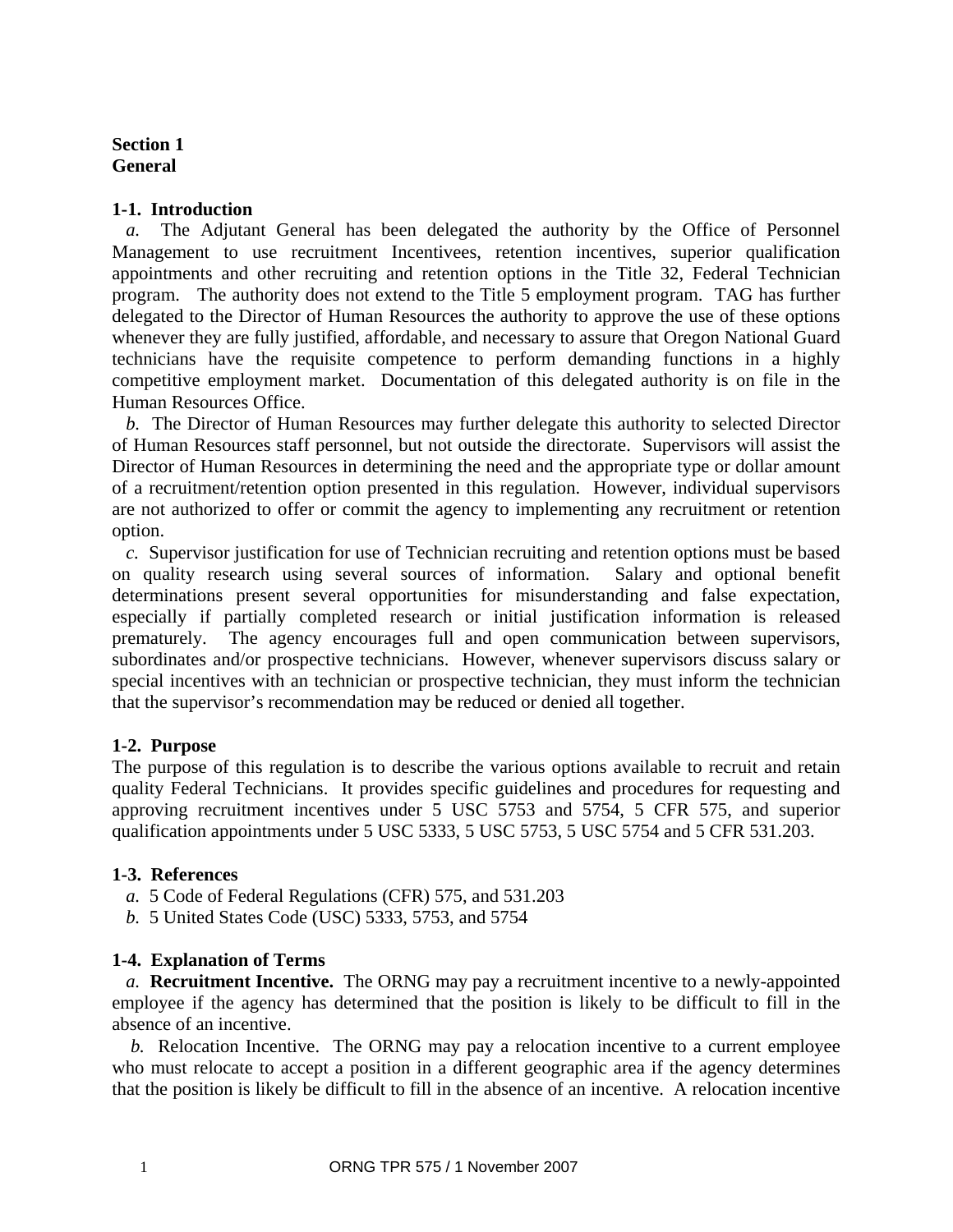may be paid only when the employee's rating of record under an official performance appraisal or evaluation system is at least "Fully Successful" or equivalent. A relocation Incentive may be used in combination with a retention incentive but not a recruitment Incentive or superior qualification appointment.

*c.* **Retention incentive**. The ORNG may pay a retention incentive to a current employee if the agency determines that the unusually high or unique qualifications of the employee or a special need of the agency for the employee's services makes it essential to retain the employee and that the employee would be likely to leave the Federal service in the absence of a retention incentive. A retention incentive may be paid only when the employee's rating of record under an official performance appraisal or evaluation system is at least "Fully Successful" or equivalent.

*d*. **Superior Qualifications and Special Needs Starting Pay.** The ORNG may set the rate of basic pay of a newly-appointed employee at a rate above the minimum rate of the appropriate General Schedule (GS) grade because of (1) the superior qualifications of the candidate, or (2) a special need of the agency for the candidate's services.

*e.* **Service Agreements**. The ORNG will require an agreement by a technician to remain in technician status for a period of time before athorizing a recruitment or relocation incentive. The ORNG may require a Service Agreement under other circumstances. For instance, the ORNG must be able to recoup its investment for lengthy or high cost training in order to protect its investment and secure a period of service from an technician who has received extensive training. Prior to the Incentive being granted to a dual-status technician, he or she must have sufficient time before their military ETS or mandatory retirement to complete the technician service commitment. This requirement may be waived by JFHQ-J1/HR.

## **1-5. Options Not Fully Addressed in this Regulation**

Several recruiting and retention options are not fully addressed in this regulation but are summarized in Sections 6 and 7. Some are covered in other ORNG guidance documents or will be included in fully detailed in future versions of this regulation if necessary. Until then, contact HRO Employee Relations Specialist to determine their appropriate use and proposal processing.

#### **1-6. Responsibilities**

*a.* The Adjutant General is the highest level of authority in the State concerning the overall application of this regulation. He or she is charged by law with employing Federal technicians and with administering Federal employment including the staffing authorities described in this regulation. TAG has delegated authorities to the Director of Human Resources.

*b.* The Director of Human Resources is responsible to the Adjutant General for ensuring that the requirements by law, regulation, policy, and this regulation are properly applied to actions taken under these delegated authorities. In addition, the Director of Human Resources is responsible for:

(1) Providing sufficient staff resources to ensure that delegations are administered effectively and to assist managers and supervisors in the workforce analysis required justifying use of the delegations.

(2) Ensuring that each manager/supervisor has a copy of the delegations available to assist him or her.

(3) Reporting on program usage to National Guard Bureau (NGB) 20 November each year as required.

(4) Taking any corrective action necessary to ensure proper application of these delegations.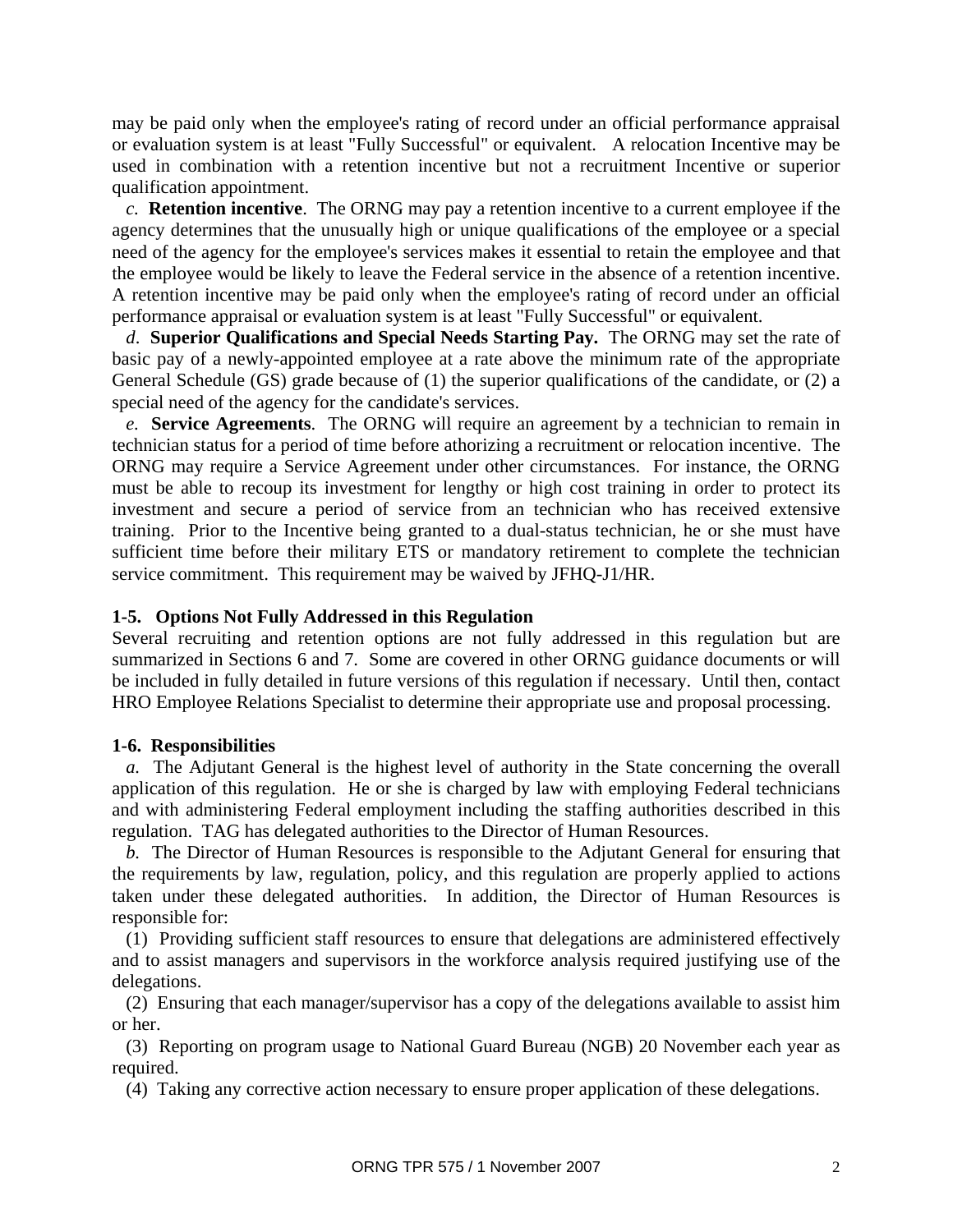# **Section 2. Recruitment Incentives**

# **2-1. Covered Positions**

A recruitment incentive may be paid to an eligible individual who is appointed to a General Schedule (GS) or prevailing rate position (FWS). OPM may approve other categories for coverage upon written request from the head of the employing agency.

# **2-2. Excluded Positions**

Recruitment incentives may not be paid to those expected to receive an appointment as the agency head (TAG).

# **2-3. Newly Appointed**

Recruitment incentives may be paid to an employee who is newly appointed to the Federal Government. "Newly appointed" refers to the first appointment (regardless of tenure) as an employee of the Federal Government, an appointment following a break in service of at least 90 days from a previous appointment as an employee of the Federal Government, or, in certain cases, an appointment following a break in service of less than 90 days from a previous appointment as an employee of the Federal Government. (See the definition of "newly appointed" at 5 CFR 575.102.)

# **2-4. Approval Criteria**.

*a.* For each determination to pay a recruitment incentive, the HRO must document in writing the basis for determining that the position is likely to be difficult to fill in the absence of a recruitment incentive, the amount and timing of the incentive payments, and the length of the service period. The determination to pay a recruitment incentive must be made before the prospective employee enters on duty in the position for which recruited.

*b.* The HRO may determine that a position is likely to be difficult to fill if the agency is likely to have difficulty recruiting candidates with the competencies (i.e., knowledge, skills, abilities, behaviors, and other characteristics) required for the position (or group of positions) in the absence of a recruitment incentive based on a consideration of the factors listed in 5 CFR 575.106(b).

# **2-5. Payment**

*a.* A recruitment incentive may not exceed 25 percent of the employee's annual rate of basic pay in effect at the beginning of the service period multiplied by the number of years (including fractions of a year) in the service period (not to exceed 4 years). The total incentive must not exceed 100 percent of the employee's annual rate of basic pay at the beginning of the service period.

*b.* The incentive may be paid as an initial lump-sum payment at the beginning of the service period, in installments throughout the service period, as a final-lump sum payment upon completion of the service period, or in a combination of these methods. An incentive may be paid to an individual not yet employed who has received a written offer of employment and signed a written service agreement.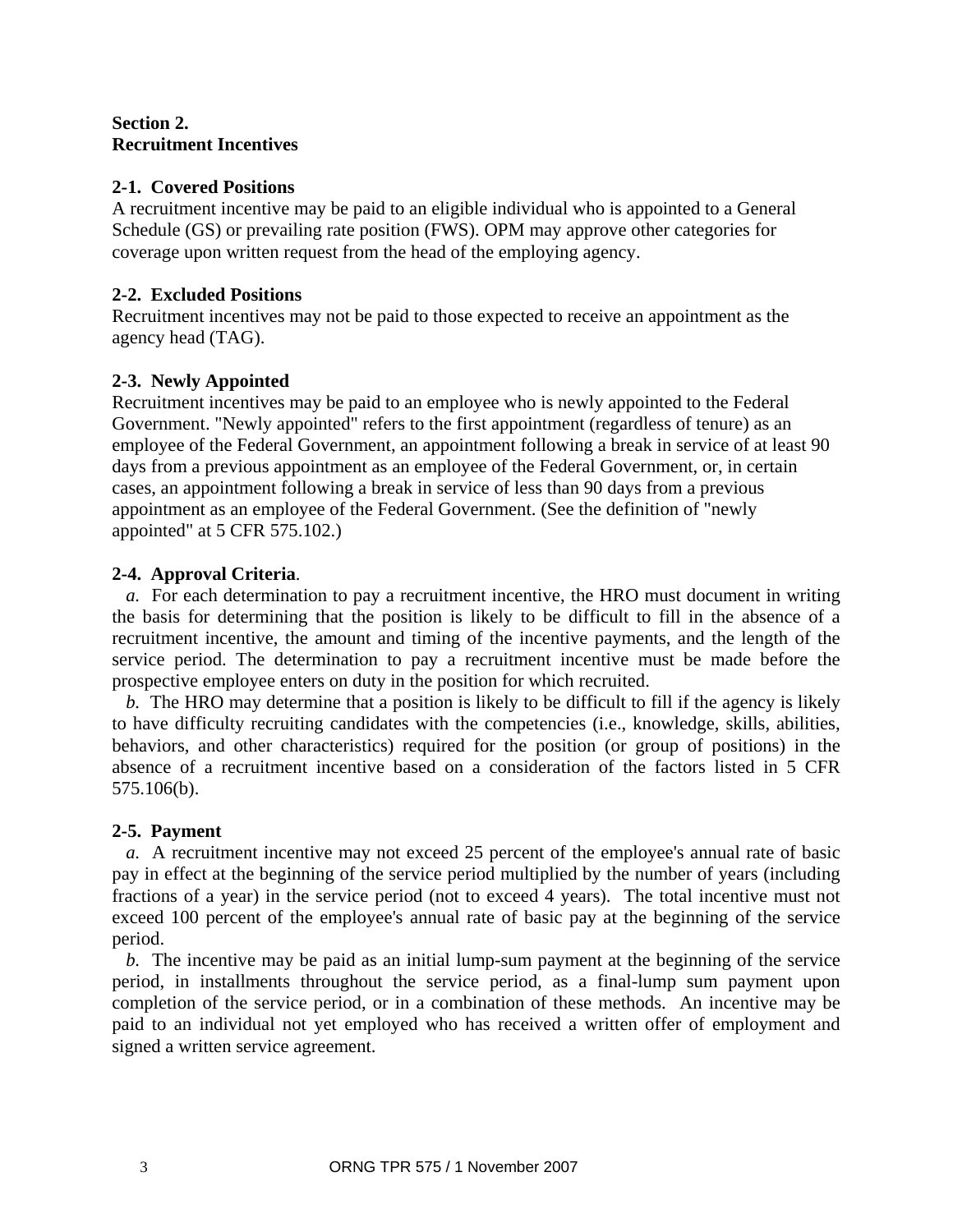# **2-6. Rate of Basic Pay.**

For the purpose of calculating a recruitment incentive, an employee's rate of basic pay includes a special rate under 5 CFR part 530, subpart C, a locality payment under 5 CFR part 531, subpart F, or similar payment under other legal authority, but excludes additional pay of any other kind. A recruitment incentive is not part of an employee's rate of basic pay for any purpose.

# **2-7. Service Agreement.**

Before receiving a recruitment incentive, an employee must sign a written agreement to complete a specified period of employment with the agency. The service agreement must specify the length, commencement, and termination dates of the service period; the amount of the incentive; the method and timing of incentive payments; the conditions under which an agreement will be terminated by the ORNG; any ORNG or employee obligations if a service agreement is terminated (including the conditions under which the employee must repay an incentive or under which the agency must make additional payments for partially completed service); and any other terms and conditions for receiving and retaining a recruitment incentive.

# **2-8. Service Period.**

*a.* The employee's required service period may not be less than 6 months and may not exceed 4 years. The service period must begin upon the commencement of service with the ORNG and end on the last day of a pay period. The commencement of the service period may be delayed under certain conditions described in 5 CFR 575.110(b).

#### *b.* Termination of a Service Agreement

*(1)* Discretionary. An agency may unilaterally terminate a recruitment incentive service agreement based solely on the management needs of the agency, in which case the employee is entitled to recruitment incentive payments attributable to completed service and to retain any incentive payments already received that are attributable to uncompleted service.

*(2)* Mandatory. An agency must terminate a service agreement if an employee is demoted or separated for cause (i.e., for unacceptable performance or conduct), receives a rating of record lower than "Fully Successful" or equivalent during the service period, or otherwise fails to fulfill the terms of the service agreement. In such cases, the employee may retain any recruitment incentive payments attributable to completed service, but must repay any portion of the incentive attributable to uncompleted service. The agency is not obligated to pay the employee any outstanding incentive payment attributable to completed service unless such payment was required under the terms of the recruitment incentive service agreement.

*c.* An agency must notify an employee in writing when it terminates a recruitment incentive service agreement. The termination of a service agreement is not grievable or appealable.

## **2-9. Justification and Proposal Routing**

*a.* The written proposal to offer a recruitment Incentive must originate with the senior fulltime supervisor (squadron, brigade, Military Department Director) in the organizational component of the technician and must contain the following:

*(1)* The specific amount requested not to exceed 25% of basic pay and the number of years the incentive would be paid.

*(2)* A detailed explanation of what special qualifications, possessed by the proposed recipient, are needed for the position and previous, unavailing efforts to fill the position or similar positions absent a recruitment incentive.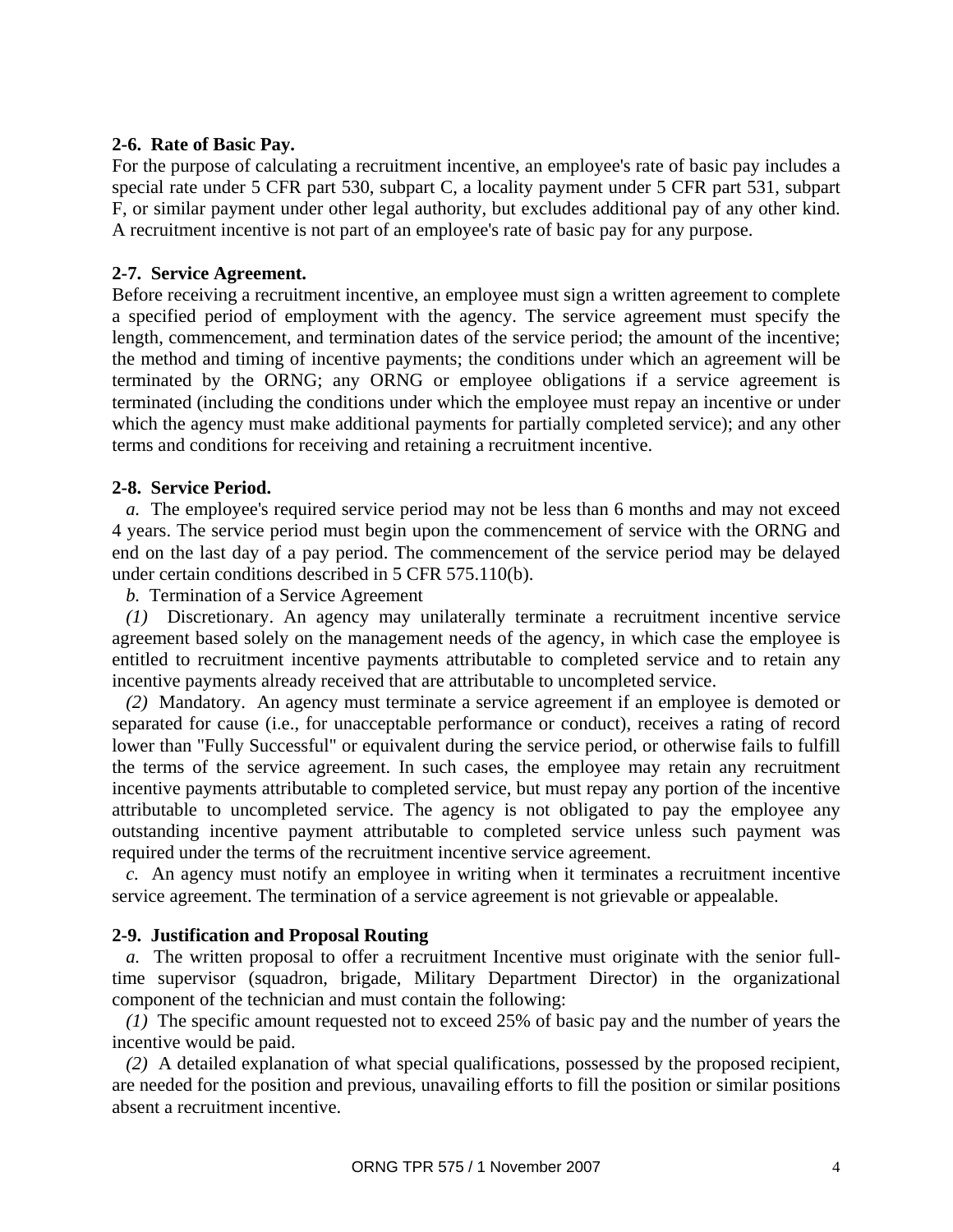*(3)* A consideration of turnover rates in similar positions; the number of similar pending vacancies and the length of time required filling similar positions. This information can be obtained from the HRO.

*(4)* A description of any labor market factors known by the supervisor which may be affecting the their ability to recruit candidates (for example, similar openings in the private sector with substantially higher pay).

*d.* The proposal for offer of a recruitment Incentive must be submitted with full justification through the appropriate chain of command to the Director of Human Resources for review. The Director of Human Resources is the final approval/ disapproval authority.

# **2-10. Certification**

The Director of Human Resources must certify in writing that without paying an Incentive it would be difficult to fill the position with a highly qualified candidate. The Adjutant General is the final approval/disapproval authority.

# **2-11. Service Agreement**

(see para 1-4.e.) The prospective recipient must sign a Service Agreement (AGO Form 575-1) to continue working in the position at the new duty station for at least the period specified in the agreement. The recipient must agree to repay the Incentive, on a pro rata basis, if he or she fails to fulfill the agreement.

# **Section 3 Superior Qualification Appointments (GS only)**

## **3-1. Covered Positions (See para 6.3. for FWS appointments)**

The HRO may use the superior qualifications and special needs pay-setting authority to set the rate of basic pay for an employee newly-appointed to any General Schedule position, including permanent and temporary positions in the competitive or excepted service. The individuals must meet one of the following criteria:

*(1)* Have unusually high qualifications for the position being offered and be forfeiting income that would justify a salary above the base pay for the grade, or

*(2)* Have a unique combination of education and experience that meets a special need of the agency.

## **3-2. Newly-Appointed Employees**

The HRO may use the superior qualifications and special needs pay-setting authority to set the rate of basic pay for an employee upon first appointment as a civilian employee of the Federal Government or reappointment to a GS position with a 90-day break in service. (See 5 CFR 531.212(a)(3) for exceptions to the 90-day break in service requirement.)

## **3-3. Required Documentation**

Before using the superior qualifications and special needs pay-setting authority, the HRO must establish documentation and recordkeeping procedures sufficient to allow reconstruction of the action taken in each case. Documentation must include a description of the–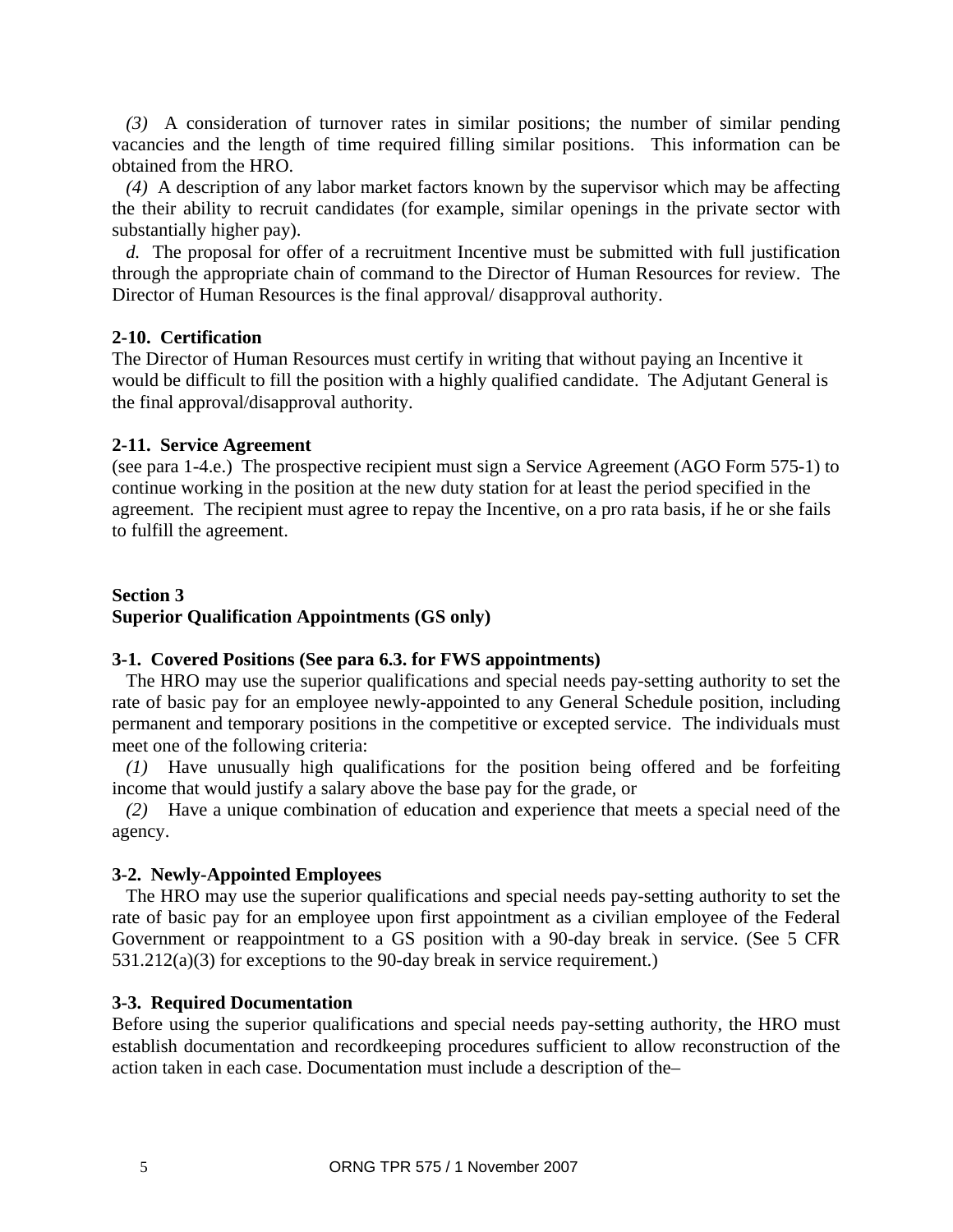*(1)* superior qualifications of the individual or special agency need for the candidate's services that justifies a higher minimum rate;

*(2)* factor(s) and supporting documentation under 5 CFR 531.212(c) that were used to justify the rate at which the employee's pay is set; and

*(3*) reason(s) for authorizing a higher starting rate of pay instead of or in addition to a recruitment incentive under 5 CFR part 575, subpart A.

#### **3-4. Justification and Proposal Routing**

*a.* A written proposal to offer a superior qualification appointment must originate with the senior full-time supervisor (squadron, brigade, Military Department Director) in the organizational component of the prospective technician, and contain the following:

(1) The specific amount of starting pay requested not to exceed 20% of the prospective technician's current pay.

(2) Specific reasons justifying use of the authority, a statement of the candidate's income considered in determining the requested pay rate, and a list of recruiting sources used or a record of previous unsuccessful attempts to fill the vacancy.

*b.* When the proposal reaches the Human Resource Office, a Staffing Specialist must add a copy of each eligible candidate's application, a copy of the vacancy announcement, and a comparison of the candidate's qualifications and those of other well-qualified and available candidates. This analysis must comprise a comparison of the candidates with respect to the specific qualification standards and evaluation criteria used.

 *c.* The proposal for offer of a superior qualification appointment will be forwarded to Director of Human Resources for final review. The Director of Human Resources is the final approval/ disapproval authority.

#### **Section 4 Relocation Incentive**

#### **4-1. Covered Positions**

A relocation incentive may be paid to an eligible individual who is appointed to a General Schedule (GS) or prevailing rate (FWS) position. OPM may approve other categories for coverage upon written request from the head of the employing agency.

#### **4-2. Excluded Positions**

Relocation incentives may not be paid to those expected to receive an appointment as an agency head (TAG).

#### **4-3. Relocation to Different Geographic Area**

Relocation incentives may be paid to an employee of the Federal Government who must relocate to a different geographic area without a break in service to accept a position in an agency or to an employee of an agency who must relocate to a different geographic area (permanently or temporarily) to accept a position. A position is considered to be in a different geographic area if the worksite of the new position is 50 or more miles from the worksite of the position held immediately before the move. If the worksite of the new position is less than 50 miles from the worksite of the position held immediately before the move, but the employee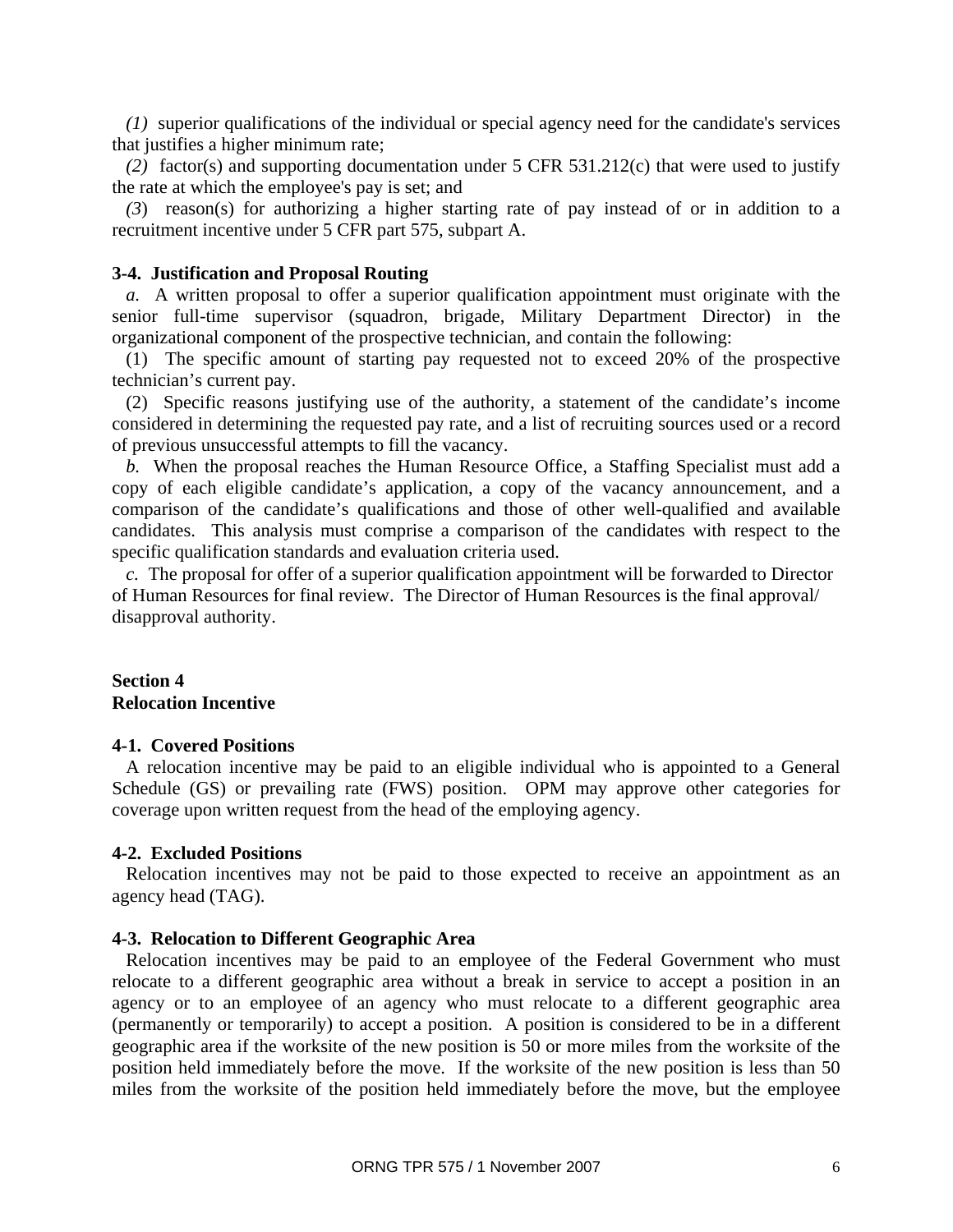must relocate (i.e., establish a new residence) to accept the position, an authorized agency official may waive the 50-mile requirement and pay the employee a relocation incentive. In all cases, an employee must establish a residence in the new geographic area before the agency may pay the employee a relocation incentive.

#### **4-4. Approval Criteria**

*a.* For each relocation incentive authorized, the HRO must document in writing the basis for determining that the position is likely to be difficult to fill in the absence of a relocation incentive, the amount and timing of the incentive payments, the length of the service period, and that the worksite of the new position is in a different geographic area than the previous position. The determination to pay a relocation incentive must be made before the employee enters on duty in the position at the new duty station. HRO determinations to pay a relocation incentive must generally be made on a case-by-case basis.

*b.* The HRO may determine that a position is likely to be difficult to fill if the ORNG is likely to have difficulty recruiting candidates with the competencies (i.e., knowledge, skills, abilities, behaviors, and other characteristics) required for the position (or group of positions) in the absence of a relocation incentive based on a consideration of the factors listed in 5 CFR 575.206(b). The HRO may also determine that a position is likely to be difficult to fill if OPM has approved the use of a direct-hire authority applicable to the position.

#### **4-5. Groups of Employees**

An agency may waive the case-by-case approval requirement when the employee is a member of a group of employees subject to a mobility agreement or when a major organizational unit is being relocated to a new duty station. Under such a waiver, an agency must specify the group of employees covered, the conditions under which the waiver is approved, and the period of time during which the waiver may be applied. Groups of employees must be approved for relocation incentives using the same criteria that apply to individuals. (See 5 CFR 575.208(b).)

#### **4-6. Payment**

A relocation incentive may not exceed 25 percent of the employee's annual rate of basic pay in effect at the beginning of the service period multiplied by the number of years (including fractions of a year) in the service period (not to exceed 4 years). The incentive may be paid as an initial lump-sum payment at the beginning of the service period, in installments throughout the service period, as a final lump-sum payment upon completion of the service period, or in a combination of these methods. The agency may not pay a relocation incentive until the employee establishes a residence in the new geographic area.

#### **4-7. Rate of Basic Pay**

For the purpose of calculating a relocation incentive, an employee's rate of basic pay includes a special rate under 5 CFR part 530, subpart C, a locality payment under 5 CFR part 531, subpart F, or similar payment under other legal authority, but excludes additional pay of any other kind. A relocation incentive is not part of an employee's rate of basic pay for any purpose.

#### **4-8. Service Agreement**

Before receiving a relocation incentive, an employee must sign a written agreement to complete a specified period of employment with the agency at the new duty station. The service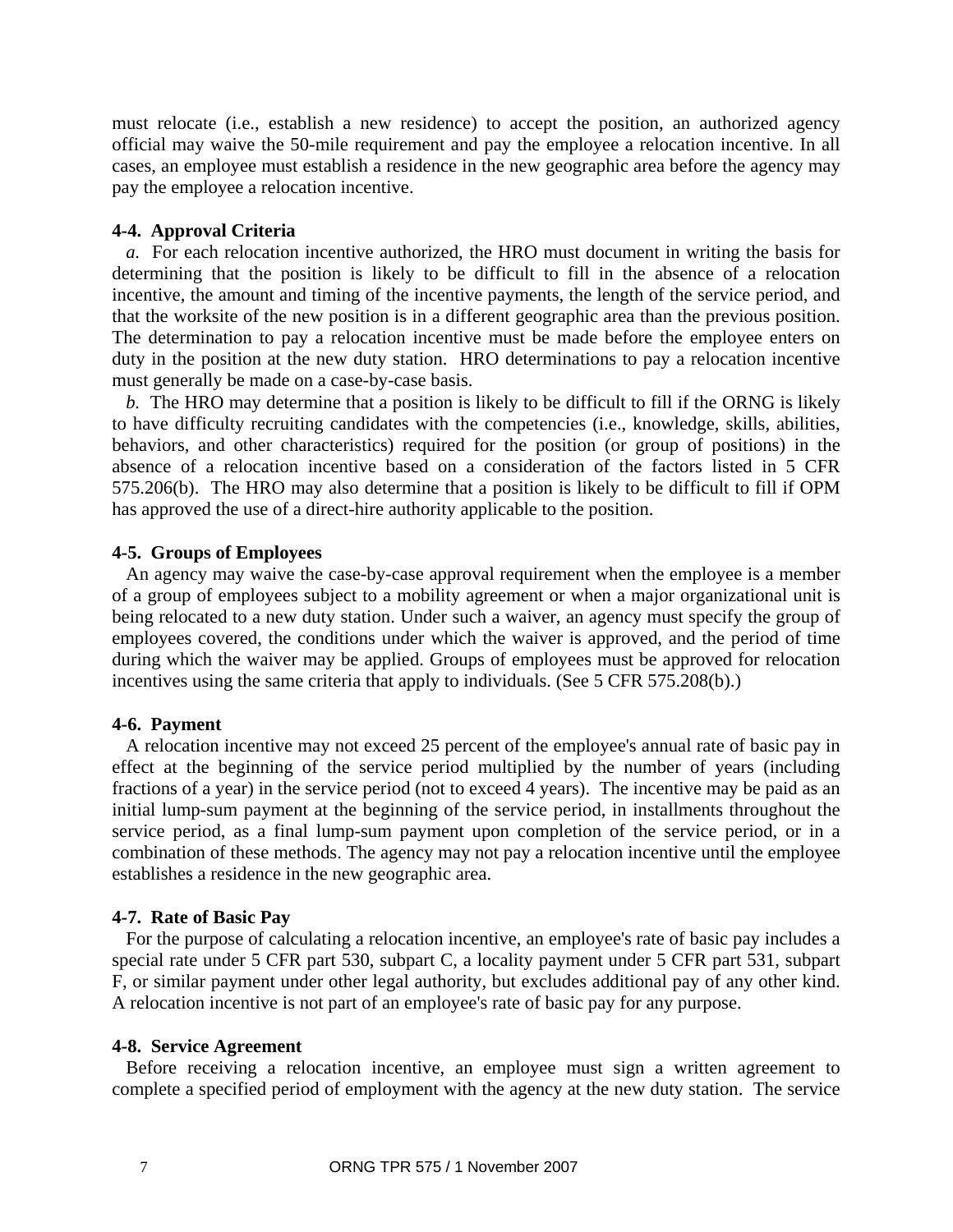agreement must specify the length, commencement, and termination dates of the service period; the amount of the incentive; the method and timing of incentive payments; the conditions under which an agreement will be terminated by the agency; any agency or employee obligations if a service agreement is terminated (including the conditions under which the employee must repay an incentive or under which the agency must make additional payments for partially completed service); and any other terms and conditions for receiving and retaining a relocation incentive.

#### **4-9. Service Period**

The employee's required service period may not exceed 4 years. The service period must begin upon the commencement of service at the new duty station and end on the last day of a pay period. The commencement of the service period may be delayed under certain conditions described in 5 CFR 575.210(b).

#### **4-10. Termination of a Service Agreement**

*a.* Discretionary. The HRO may unilaterally terminate a relocation incentive service agreement based solely on the management needs of the agency, in which case the employee is entitled to relocation incentive payments attributable to completed service and to retain any incentive payments already received that are attributable to uncompleted service.

*b.* Mandatory. The HRO must terminate a service agreement if an employee is demoted or separated for cause (i.e., for unacceptable performance or conduct), receives a rating of record lower than "Fully Successful" or equivalent during the service period, or otherwise fails to fulfill the terms of the service agreement. In such cases, the employee may retain any relocation incentive payments attributable to completed service, but must repay any portion of the incentive attributable to uncompleted service. The agency is not obligated to pay the employee any outstanding incentive payment attributable to completed service unless such payment was required under the terms of the relocation incentive service agreement.

*c.* An agency must notify an employee in writing when it terminates a relocation incentive service agreement. The termination of a service agreement is not grievable or appealable.

#### **4-11. Justification and Proposal Routing**

*a.* A written proposal to offer a relocation incentive must originate with the senior full-time supervisor (squadron, brigade, Military Department Director) in the organizational component of the technician, and contain the following:

(1) A detailed explanation of what special qualifications, possessed by the proposed recipient, are needed for the position and previous, unavailing efforts to fill the position or similar positions absent a relocation Incentive.

(2) A consideration of turnover rates in similar positions; the number of similar pending vacancies and the length of time required filling similar positions.

(3) A description of any labor market factors affecting the agency ability to recruit candidates (for example, similar openings in the private sector with substantially higher pay) such that it is preferable to relocate a current technician.

(4) Justification for the specific amount requested. In addition to the factors above, justification for the specific amount may also address factors such as moving expenses not reimbursed, extended family separation or other unusual expenses.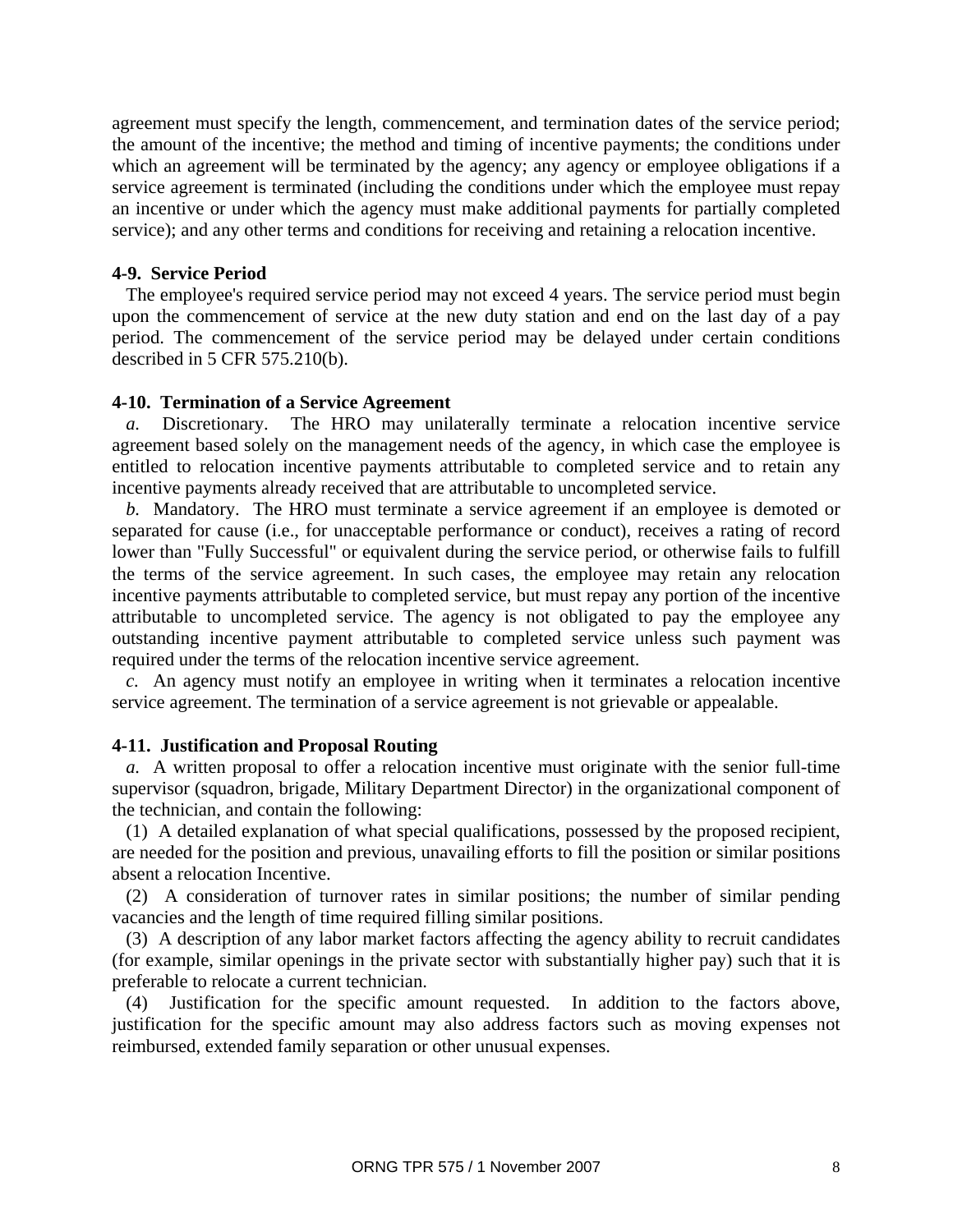### **4-12. Certification**

The Director of Human Resources must certify in writing that without paying a Incentive it would be difficult to fill the position with a highly qualified candidate. The Director of Human Resources is the final approval/disapproval authority.

# **Section 5 Retention Incentive**

#### **5-1. Covered Positions**

A retention incentive may be paid to an eligible individual in a General Schedule (GS) or prevailing rate (FWS) position. OPM may approve other categories for coverage upon written request from the head of the employing agency.

#### **5-2. Excluded Positions**

Retention incentives may not be paid to those expected to receive an appointment as an agency head (TAG).

## **5-3. Approval Criteria**

For each retention incentive authorized, the HRO must document in writing the basis for determining that the unusually high or unique qualifications of the employee or a special need of the ORNG for the employee's services makes it essential to retain the employee and that the employee would be likely to leave the Federal service in the absence of a retention incentive. The HRO may make this determination based on a consideration of the factors listed in 5 CFR 575.306(b). In addition, the HRO must document in writing the basis for determining the amount and timing of the incentive payments and the length of the service period.

#### **5-4. Payment**

*a.* The HRO must establish a single retention incentive rate for the employee, expressed as a percentage of the employee's rate of basic pay, not to exceed 25 percent.

*b.* The incentive may be paid in installments after the completion of specified periods of service within the full period of service required by the service agreement or in a single lump sum after completion of the full period of service required by the service agreement.

*c.* The HRO may not pay a retention incentive as an initial lump-sum payment at the start of a service period or in advance of fulfilling the service period for which the retention incentive is received. A retention incentive installment payment may be computed at the full retention incentive percentage rate or at a reduced rate with the excess deferred for payment at the end of the full service period.

*d.* Explanations of how to compute retention incentive installment payments may be found at 5 CFR 575.309(c) and in the guidance on [Retention Incentive Payment and Termination](http://opm.gov/oca/pay/HTML/retpaycalc.asp)  [Calculations.](http://opm.gov/oca/pay/HTML/retpaycalc.asp)

*e.* The HRO may not offer or authorize a retention incentive for an individual prior to employment with the agency. An agency may not begin paying a retention incentive during the service period established by an employee's recruitment or relocation incentive service agreement. However, a relocation incentive may be paid to an employee who is already receiving a retention incentive.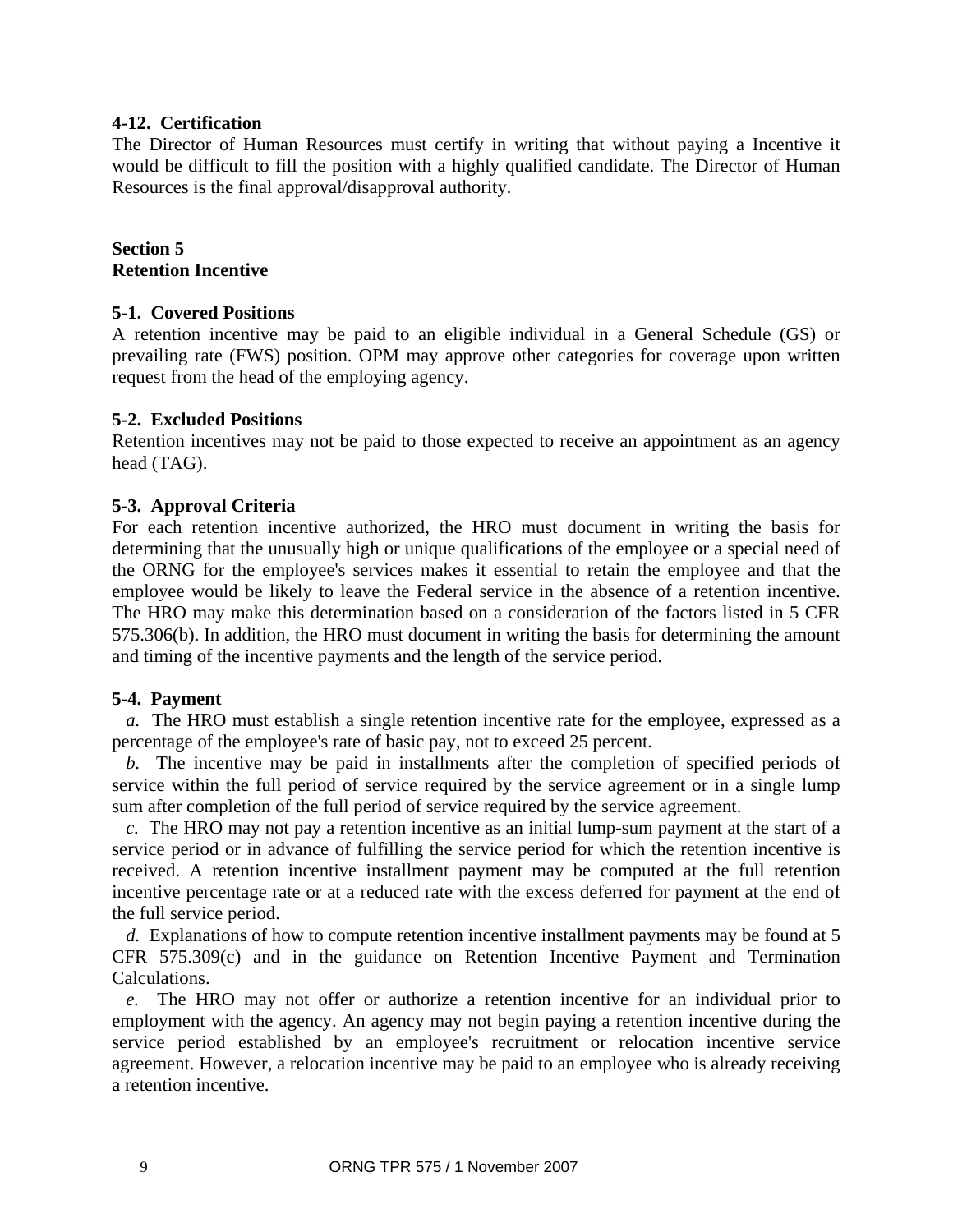#### **5-5. Groups of Employees**

The HRO may pay a retention incentive of up to 10 percent of basic pay to an eligible group or category of employees if the agency determines that the unusually high or unique qualifications of the group or a special need of the agency for the employees' services makes it essential to retain the employees and that there is a high risk that a significant number of employees in the group would leave the Federal service in the absence of a retention incentive.

#### **5-6. Rate of Basic Pay**

For the purpose of calculating a retention incentive, the employee's rate of basic pay includes a special rate under 5 CFR part 530, subpart C, a locality payment under 5 CFR part 531, subpart F, or similar payment under other legal authority, but excludes additional pay of any other kind. A retention incentive is not part of an employee's rate of basic pay for any purpose.

#### **5-7. Service Agreement**

*a.* Before receiving a retention incentive, an employee must sign a written agreement to complete a specified period of service with the agency. The service period must begin on the first day of a pay period and end on the last day of a pay period. The service agreement must specify the retention incentive percentage rate established for the employee, the method and timing of incentive payments, the conditions under which an agreement will be terminated by the agency, any agency obligations if a service agreement is terminated (including the conditions under which the agency must make an additional payment for partially completed service), and any other terms and conditions for receiving and retaining retention incentives.

*b.* A written service agreement is not required if the agency pays the retention incentive in biweekly installments and sets the biweekly installment payment at the full retention incentive percentage rate established for the employee. (See 5 CFR 575.310(f).) This is the perferred method the HRO will use for ORNG technicians.

## **5-8. Continuation, Reduction, or Termination of a Retention Incentive**

*a.* Discretionary. The HRO may unilaterally terminate a retention incentive service agreement based solely on the management needs of the agency, in which case the employee is entitled to retain any retention incentive payment attributable to completed service and to receive any portion of a retention incentive payment owed by the agency for completed service.

*b.* Mandatory. An agency must terminate a service agreement if the employee is demoted or separated for cause (i.e., for unacceptable performance or conduct), receives a rating of record below "Fully Successful" or equivalent during the service period, or otherwise fails to fulfill the terms of the service agreement. In such cases, the employee is entitled to retain retention incentive payments previously paid by the agency that are attributable to the completed portion of the service period. If the employee received retention incentive payments that are less than the amount that would be attributable to completed service, the agency is not obligated to pay the employee any outstanding incentive payments attributable to completed service unless such payment was required under the terms of the retention incentive service agreement.

#### **5-9. When No Service Agreement is Required.**

*a.* For retention incentives that are paid in biweekly installments when no service agreement is required, the HRO must review each determination to pay the incentive annually to determine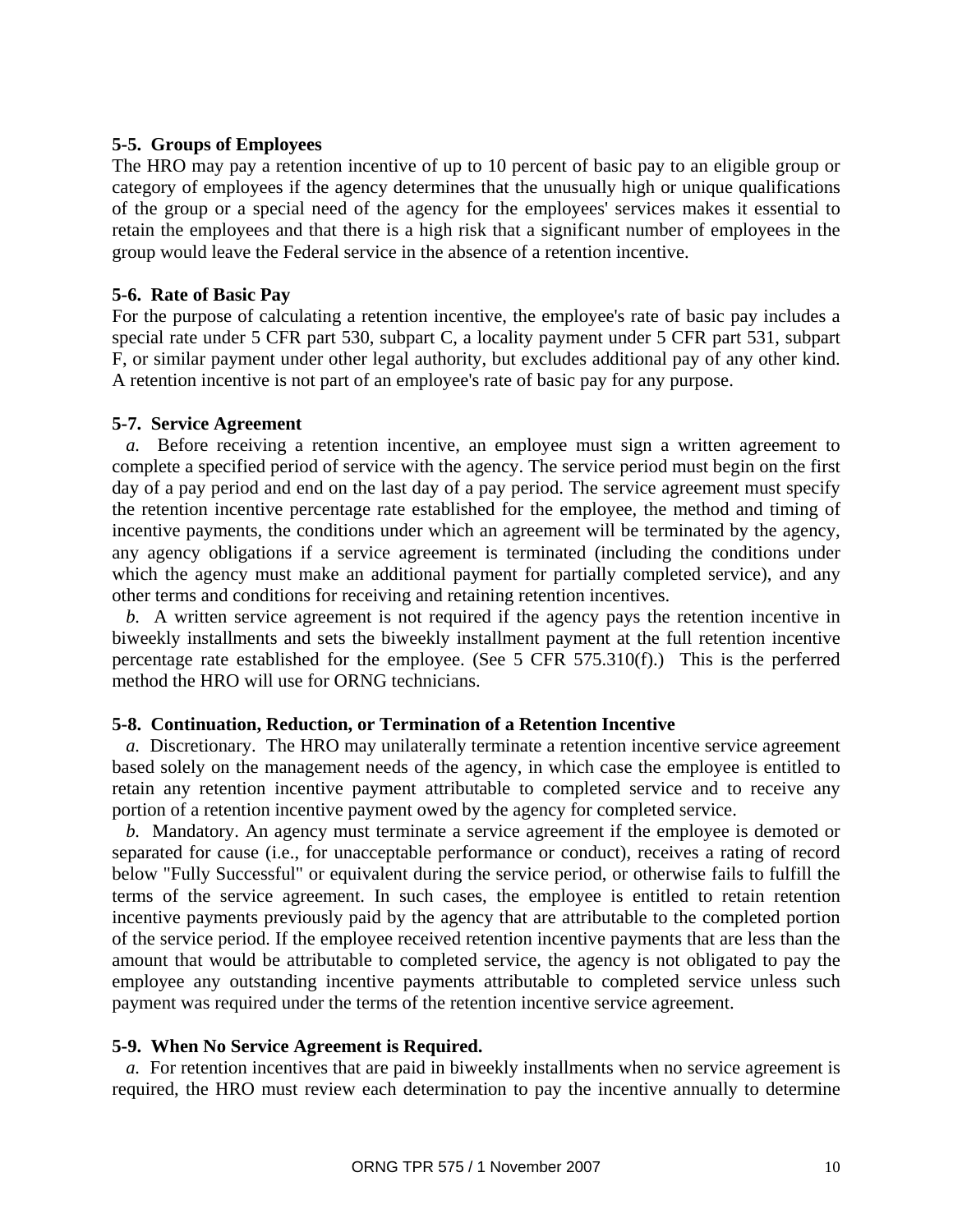whether payment is still warranted and certify this determination in writing. The HRO must reduce or terminate the retention incentive whenever payment at the original level is no longer warranted. In additionthe HRO must terminate a retention incentive authorization when no service agreement is required if the employee is demoted or separated for cause, receives a rating of record of less than "Fully Successful" or equivalent, or the agency assigns the employee to a different position. (See 5 CFR 575.311(g).)

*b.* The HRO must notify an employee in writing when it terminates a retention service agreement or a retention incentive when no service agreement is required. Termination or reduction of a retention incentive is not grievable or appealable.

## **5-11. Justification - General**

*a.* Justifying a retention incentive is more difficult than justifying other incentives because typically, there are more variables and unknowns the supervisor and decision makers must consider.

*b.* A written proposal to offer a retention incentive must be evaluated by the senior full-time supervisor (squadron, brigade, Military Department Director) in the organizational component of the technician prior to the proposal being forwarded to the HRO.

# **5-12. Group Retention Incentive Justification and Proposal Routing**

*a.* Group retention incentive proposals to request approval should address and validate the following:

(1) The category of technicians has unusually high or unique qualifications or

(2) The agency has a special need for the technicians' services that makes it essential to retain the technicians in that category, and

(3) It is reasonable to presume that there is a high risk that a significant number of technicians in the targeted category are likely to leave Federal service in the absence of the incentive. (Evidence of extreme market conditions is necessary – high demand in the private sector for the knowledge and skills possessed by the technicians, significant disparities between Federal and private sector salaries, or similar conditions.)

*b.* The supervisor will write the retention incentive proposal in letter form addressed to the Director of Human Resources and routed through the supervisory/command chain.

## **5-13. Individual Retention Incentive Justification and Proposal Routing**

*a.* Individual retention incentive proposals to request HRO approval should address the following:

(1) The extent to which the technician's departure would affect the organization's ability to carry out an activity or perform a mission essential function. This statement should address such issues as: the results of recent efforts to attract and retain technicians with similar qualifications and the availability in the labor market of candidates for employment with the qualifications necessary to perform the full range of duties of the position with a minimum of training or disruption.

(2) An assessment that, absent payment of a retention incentive, the technician would be likely to leave the Federal service for employment outside the Federal government. It is difficult to determine the probability that the technician will leave or the probability that the technician will actually receive a valid job offer. However, the supervisor should address these factors in as much detail as possible to support their proposal.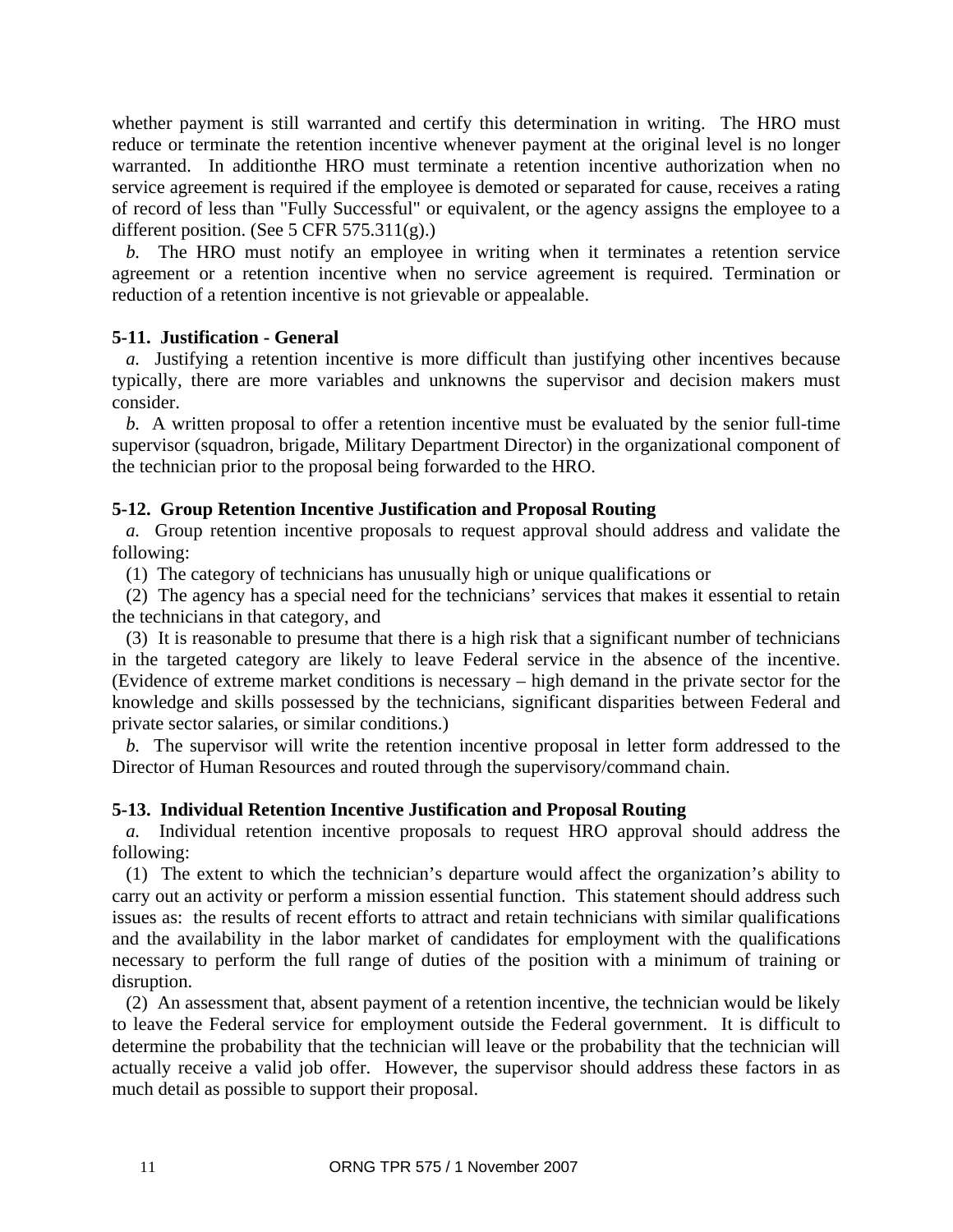(3) An analysis stating the percentage of base pay (up to 25% maximum) to be offered and the rationale supporting the requested level of offer including comparison to other incentives being offered or given to similarly qualified technicians in the work center. Enclosure 3 to this regulation is a score-sheet to help the supervisor address these variables in a fair and objective manner and establish the recommended amount for the incentive.

*b.* The supervisor should complete AGO Form 575-2, Score Sheet for Determining Qualifications for Retention Incentive and Incentive Amount, to include with the proposal. This form helps the supervisor establish a recommendation for the incentive as a percentage of base pay but the recommendation may not be the final amount awarded. Any level of authority above the supervisor may change the calculations based on further analysis and research. Also, the form is designed to address the incentive as a percentage of the normal. The HRO will reduce the forms calculated percentage by any increase in the normal pay resulting from a special salary rate or other additional compensation.

*c.* Compensation Comparison. The supervisor should ensure the prospective recipient of the incentive understands the true total value of the compensation package and future they have with the agency. It is difficult for the technician to compare their current compensation package and one that may be offered outside the agency. The Human Resource Office is available to assist the supervisor and technician in comparing total compensation packages.

*d.* The supervisor will write the retention incentive proposal in letter form addressed to the Director of Human Resources, attach the completed AGO Form 575-2, and route the proposal through the supervisory/command chain.

#### **5-14. Certification.**

The Director of Human Resources, as delegated approving official for the Adjutant General, is responsible for ensuring the basis for any retention incentive is fully justified and documented. The Director will evaluate the need for a retention incentive upon receipt of a valid written proposal. The Director will determine whether the supervisor's justification is complete and supported by facts. The Director may ask the HRO staff to complete additional research on the justification to support the proposal's assumptions or language. The Director may accept, increase, or reduce the supervisor recommendation or deny the request altogether.

*a.* **Initial Certification.** When justification is sufficient, and the amount of the retention incentive has been determined, the Director must certify in writing that without paying an incentive the prospective recipient would be likely to leave the agency and it would be difficult to fill the resultant vacancy with a highly qualified candidate.

*b.* **Re-certification.** The Director of Human Resources will ask effected supervisors to submit justification for continuing existing retention incentives as stated below.

(1) **Annual.** The Director of Human Resources must review the award of the incentive on an annual basis to ascertain whether it continues to be justified. An annual review and recertification of necessity must be made to continue the payment of the retention incentive.

(2) **On Change of Circumstances.** The Director of Human Resources may, at any time, review the award of a retention incentive when there is evidence of a change of labor market factors, a change in the agencies need for the specific service, a change in available funds, or a change affecting the technician's total compensation package. These changes include: a change in position, a promotion, a transfer in grade from a normal pay scale position to a special salary rate position, receipt of a new special salary rate, a clear change in the availability of applicants for similar jobs in or outside this agency, change in agency policy, etc. [5CFR, 575.306(c),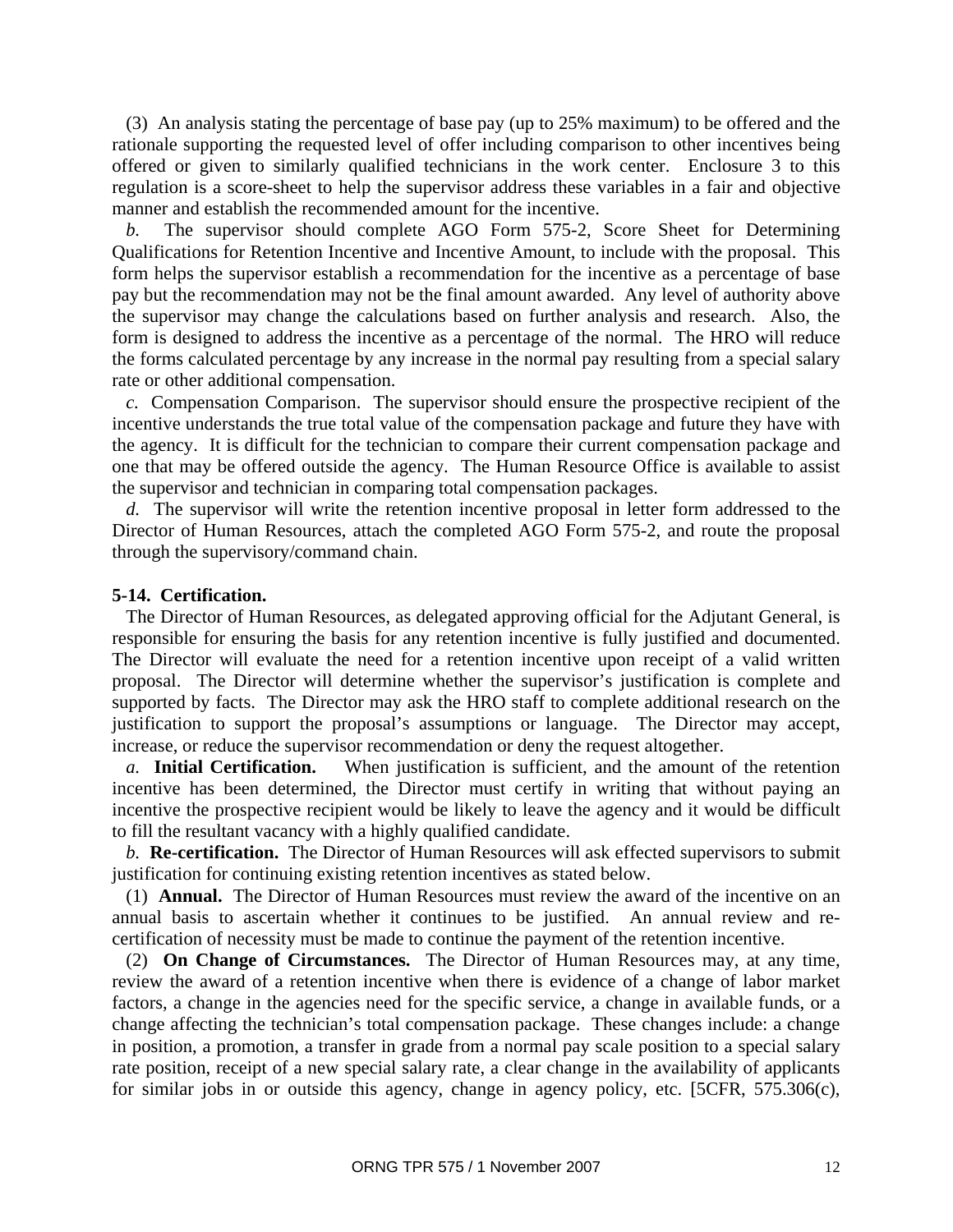575.307]. The Director of Human Resources may increase, reduce, or eliminate a retention incentive based on data obtained during the re-certification process.

*c.* **Notification.** The Human Resource Office will notify the supervisor/requestor of any additional requirements, limitations, and approval/disapproval decisions within 30 days of receipt of the supervisor's request with senior supervisor's concurrence.

# **Section 6 Additional Recruiting and Retention Options Available with TAG Approval**

# **6-1. General**

Several other recruiting and retention options are summarized below and available with TAG approval. Supervisors should not assume HRO would support the use of any of the following options without a thorough evaluation of the surrounding circumstances. Supervisors should contact HRO to determine which may be appropriate for individual cases and what application process will be used.

# **6.2. Travel and Transportation Expenses** (Both GS and FWS)

May be paid at HRO discretion for any candidate for a pre-employment interview or payment of travel and transportation expenses for a new appointee to the first duty station. For either payment, a decision made for one vacancy does not require a like decision for any future vacancies. Before authorizing any payments, consider factors such as availability of funds, desirability of conducting interviews, and feasibility of offering a recruiting incentive. [5 CFR 572]

# **6.3. Special Qualification Appointment** (FWS only)

The HRO can set pay for new appointments or reappointment of individuals to FWS positions above step 1 of the grade based on special qualifications of the individual. Documentation and record keeping procedures on making special qualifications appointments must be in place to make such appointments. [5 CFR 532.403(b)]

## **6.4. Advance Payments** (Both GS and FWS)

Up to two paychecks may be advanced so that a new technician can meet living and other expenses. [5 CFR 550, Subpart B]

# **6.5. Highest Previous Rate (HPR)** (Both GS and FWS)

Allows consideration of a rate of basic pay previously received by a technician in another civilian Federal position. It is used at the discretion of the AG (in accordance with local pay setting policy) on re-employment, transfer, reassignment, promotion, demotion, or change in type of appointment. HPR may not exceed the maximum rate of the "target" position. [5 CFR 532.405 (b) & 531.202 & 531.203, ORARNG 690-2/ORANGI 36101]

## **6.6. Quality Step Increase** (GS only)

The Adjutant General has discretionary authority to grant quality step increases. A quality step increase is an additional step increase that may be granted to a technician who has received the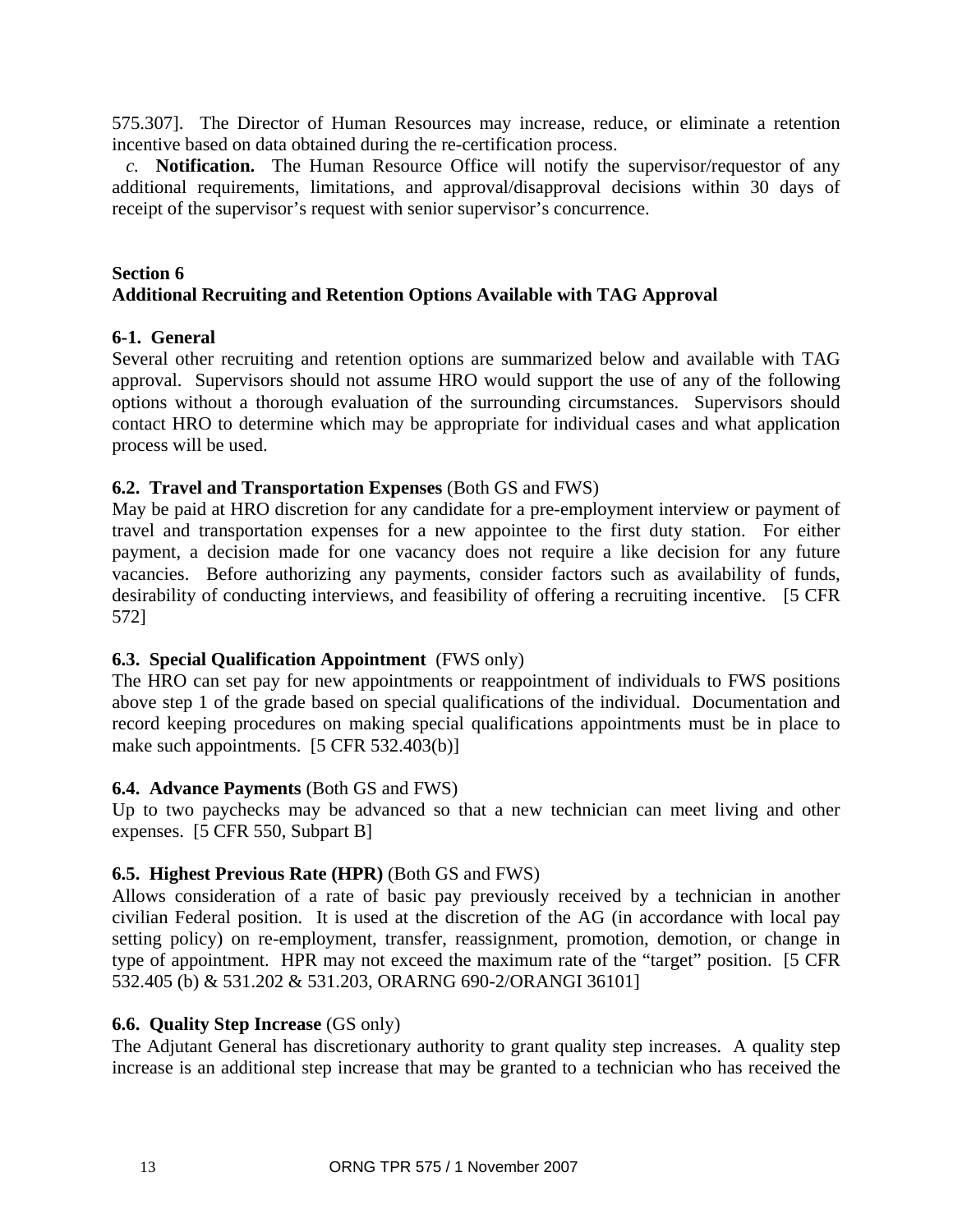highest rating of record under the performance appraisal system in place. [5 CFR 531, Part E/TPR 451]

# **6.7. Incentive Awards** (Both GS and FWS)

The Adjutant General also has discretionary authority to grant technicians monetary awards. Awards can be tied to specific achievements, such as meeting milestones; in recognition of accomplishments that contribute to the efficiency, economy or improvement of operations; or based on a performance rating of "Fully Successful" or better. Awards based on rating of record can be up to 10 percent of salary or up to 20 percent for exceptional performance, not to exceed \$10,000 per technician. Cash awards do not increase basic pay, but do count towards the total aggregate pay limit. [5 CFR 530.203 / TPR 451]

# **6.8. Shared Training Costs**

Training costs may be shared between the agency and technicians. If both agree, an agency may pay some of the costs of training while the technician pays the balance. A technician may pay the entire cost of training and attend training during duty hours with prior approval. Activities can pay for training and education to improve a technician's performance of official duties. Under 5 U.S.C. 4109(a)(2), agencies may pay, or reimburse technicians for all or part of the necessary expenses of training, including costs of college courses. [5 CFR 410 / TPR 410].

# **6.9. Developmental Training**

To recruit or retain technicians in occupations, which have, or are anticipated to have a shortage of qualified personnel, especially in occupations involving critical skills, the ORNG may pay for education leading to an academic degree [5 CFR 410.308 / TPR 410]

## **Section 7 Additional Recruiting and Retention Options with DOD or OPM Approval**

## **7-1. General**

Several additional recruiting and retention options are summarized below and are available with DOD or OPM approval. Supervisors should not assume HRO would support the use of any of the following options and forward them outside the state without a thorough evaluation of the surrounding circumstances. Supervisors should contact HRO to determine which may be appropriate for individual cases and what application process will be used.

# **7-2. Group Retention Incentives Above 10% of Basic Pay (GS only)**

DOD has authority to approve group retention incentives of up to 10%. OPM may approve a retention incentive in excess of 10%, not to exceed 25%, of the basic rate of pay for a group or category of technicians. Retention incentives are subject to the aggregate limitation on total pay, must be paid in accordance with the established retention incentive plan, and must be reviewed and certified annually. [5 CFR 575, subpart C as amended on Dec 22, 1999]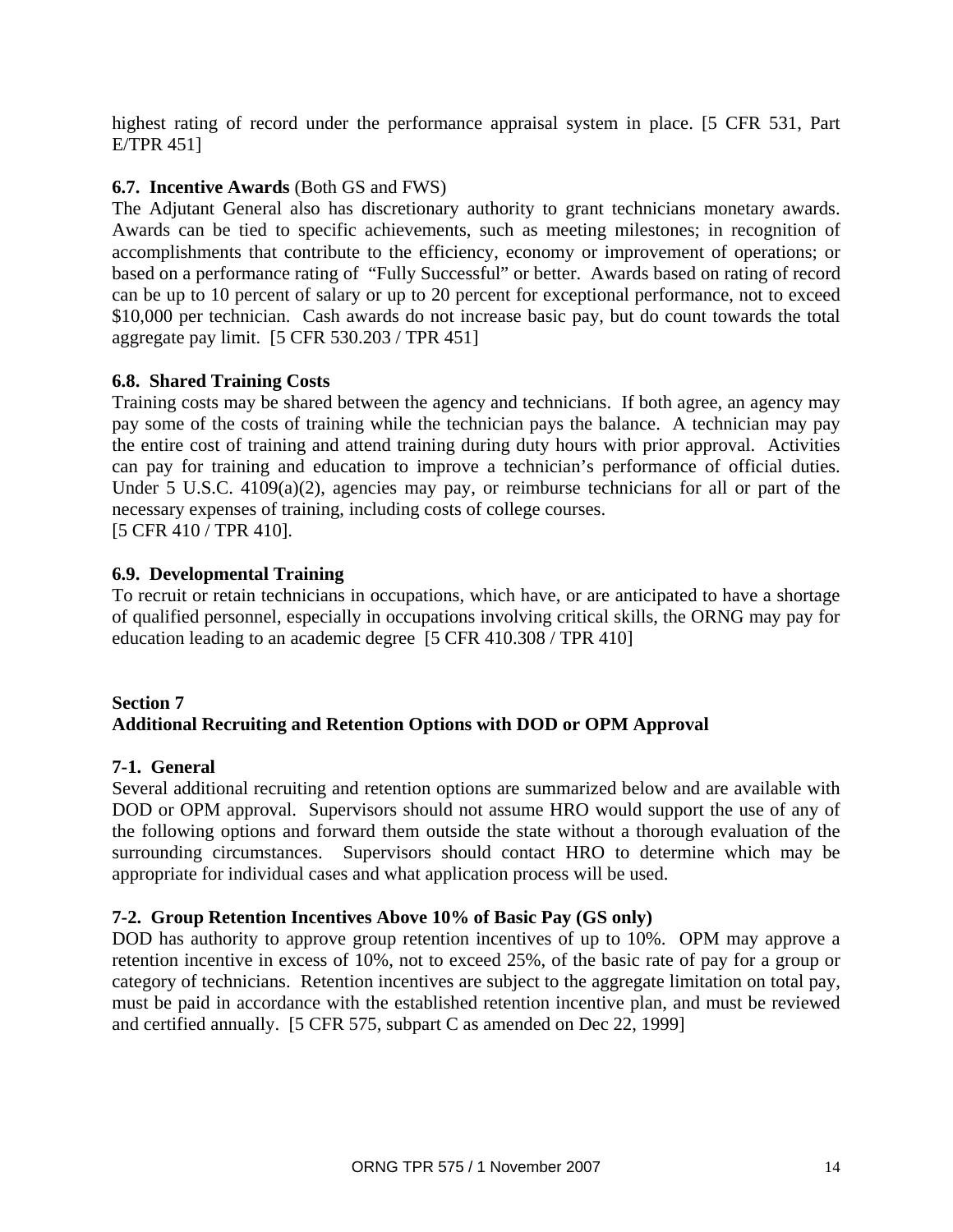# **7-3. Increased Minimum Hiring Rates (FWS only)**

The Adjutant General can set pay for new appointments or reappointment of individuals to FWS positions above step 1 of the grade based on the special needs of the State, but only with prior approval by DoD. Documentation of hard-to fill positions must be submitted through NGB-HR for DoD approval. Increased Minimum Hiring Rates also have the effect of increasing the step for all on board Technicians covered by the approval authority. [5 CFR 532.403(c)]

# **7-4. Unrestricted Wage Rates (FWS only)**

These are implemented to help activities retain technicians in occupations experiencing a staffing problem. The amount of increase in FWS Wage Rates that can be provided based on a prevailing wage survey is capped annually. In order to retain technicians in occupations experiencing staffing problems, authorization may be obtained to use the rates as determined by the wage survey (i.e.: waiver of pay cap). This is called an Unrestricted Rate. Unrestricted Rates will apply to all of a specific wage area, or a portion of that area. An Unrestricted Rate request must be submitted to OPM through Department headquarters (DoD), by National Guard Bureau and must be coordinated with other Federal agencies with employees in the same occupational group and geographic area. [5 CFR 532.801]

# **7-5. Special Wage Rates (FWS only)**

These are implemented to help activities retain technicians in occupations experiencing a staffing problem. The FWS Special Wage Rates are normally limited to specific series and grades within the geographic definition of a specific wage area, or a portion of that area. A special rate request must be submitted to OPM through Department headquarters (DoD), by National Guard Bureau and must be coordinated with other Federal agencies with employees in the same occupational group and geographic area. [5 CFR 532.251 and 532.253]

## **7-6. Special Salary Rates (GS only)**

These are implemented to help activities retain technicians in occupations or geographic areas experiencing a staffing problem due to higher private sector or non-Federal pay; remoteness of the area or location involved; undesirability of working conditions; or other circumstances OPM considers appropriate. The minimum rate of special rate range may exceed the maximum rate of the corresponding grade by as much as 30%. However, no special rate may exceed the rate for Executive Level V (currently \$114,500). A special rate request must be submitted to OPM through Department headquarters (DoD), by National Guard Bureau and must be coordinated with other Federal agencies with employees in the same occupational group and geographic area. [5 CFR 530, subpart C]

## **7-7. Critical Position Pay Authority (GS only up to the rate for Executive Level I)**

Office of Management and Budget (OMB) may authorize critical position pay for a position that requires expertise of an extremely high level in a scientific, technical, professional, or administrative field or one that is critical to the successful accomplishment of an important mission. Critical pay may be granted, only to the extent necessary to recruit or retain an individual exceptionally well qualified for the position. [OMB Bulletin#91-09]